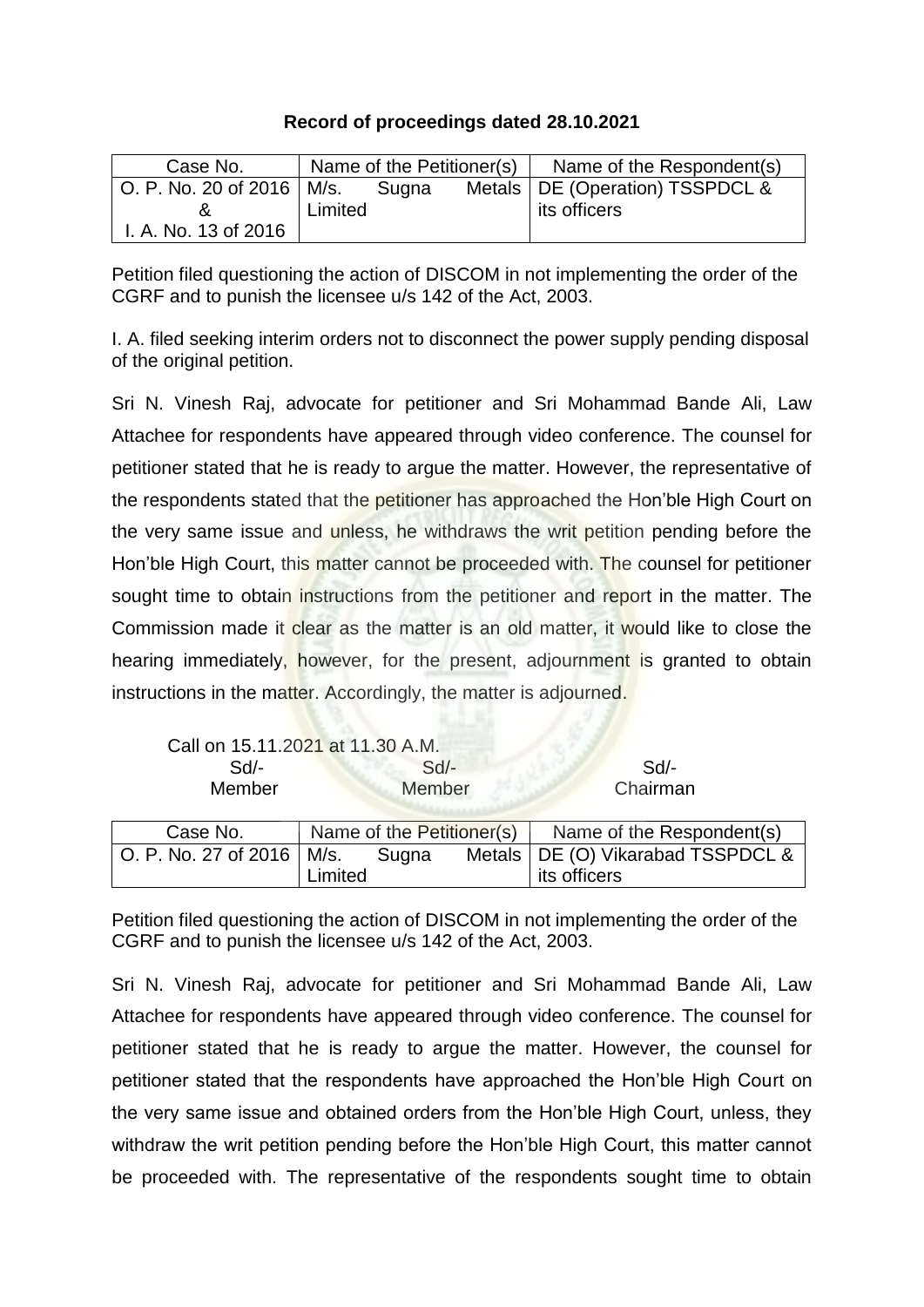instructions from the officers of the licensee and report in the matter. The Commission made it clear as the matter is an old matter, it would like to close the hearing immediately, however, for the present, adjournment is granted to obtain instructions in the matter. Accordingly, the matter is adjourned.

| Call on 15.11.2021 at 11.30 A.M. |         |          |
|----------------------------------|---------|----------|
| Sd/-                             | $Sd/$ - | Sd       |
| Member                           | Member  | Chairman |

| Case No.                    | Name of the Petitioner(s) |  |  | Name of the Respondent(s)       |
|-----------------------------|---------------------------|--|--|---------------------------------|
| O. P. No. 70 of 2018   M/s. | Sugna<br>Limited          |  |  | Metals   TSSPDCL & its officers |

Petition filed seeking directions to readjust the open access demand and to punish the licensee for not refunding the excess amount collected towards charges.

Sri N. Vinesh Raj, advocate for petitioner and Sri Mohammad Bande Ali, Law Attachee for respondents have appeared through video conference. The counsel for petitioner stated that he is ready to argue the matter. The representative of the respondents stated that this matter goes along with O. P. No. 20 of 2016. As the matters of the petitioner in O. P. Nos. 20 of 2016 and 27 of 2016 have been adiourned, this matter is also adiourned at the request of the parties.

| Call on 15.11.2021 at 11.30 A.M. |          |
|----------------------------------|----------|
| $Sd$ -                           | Sd       |
| Member                           | Chairman |
|                                  |          |

| Case No.                                                                  |         |  | Name of the Petitioner(s) $\vert$ Name of the Respondent(s) |  |  |
|---------------------------------------------------------------------------|---------|--|-------------------------------------------------------------|--|--|
| O. P. (SR) No. 31 of 2021   M/s. Sri Sai Ram Ice   TSSPDCL & its officers | Factory |  |                                                             |  |  |

Petition filed seeking refund of the amounts paid towards electricity charges and punishing the respondents for non-compliance of the order of the Ombudsman U/s 146 of the Act, 2003.

Sri Yogeshwar Raj, advocate for petitioner was present in video conference link. However, this link got disconnected and he has not submitted his case. The representative of the licensee, who is not on notice in this matter, was asked by the Commission as to the status of the writ petition filed by them before the Hon'ble High Court. The representative of the licensee stated that he will ascertain the status of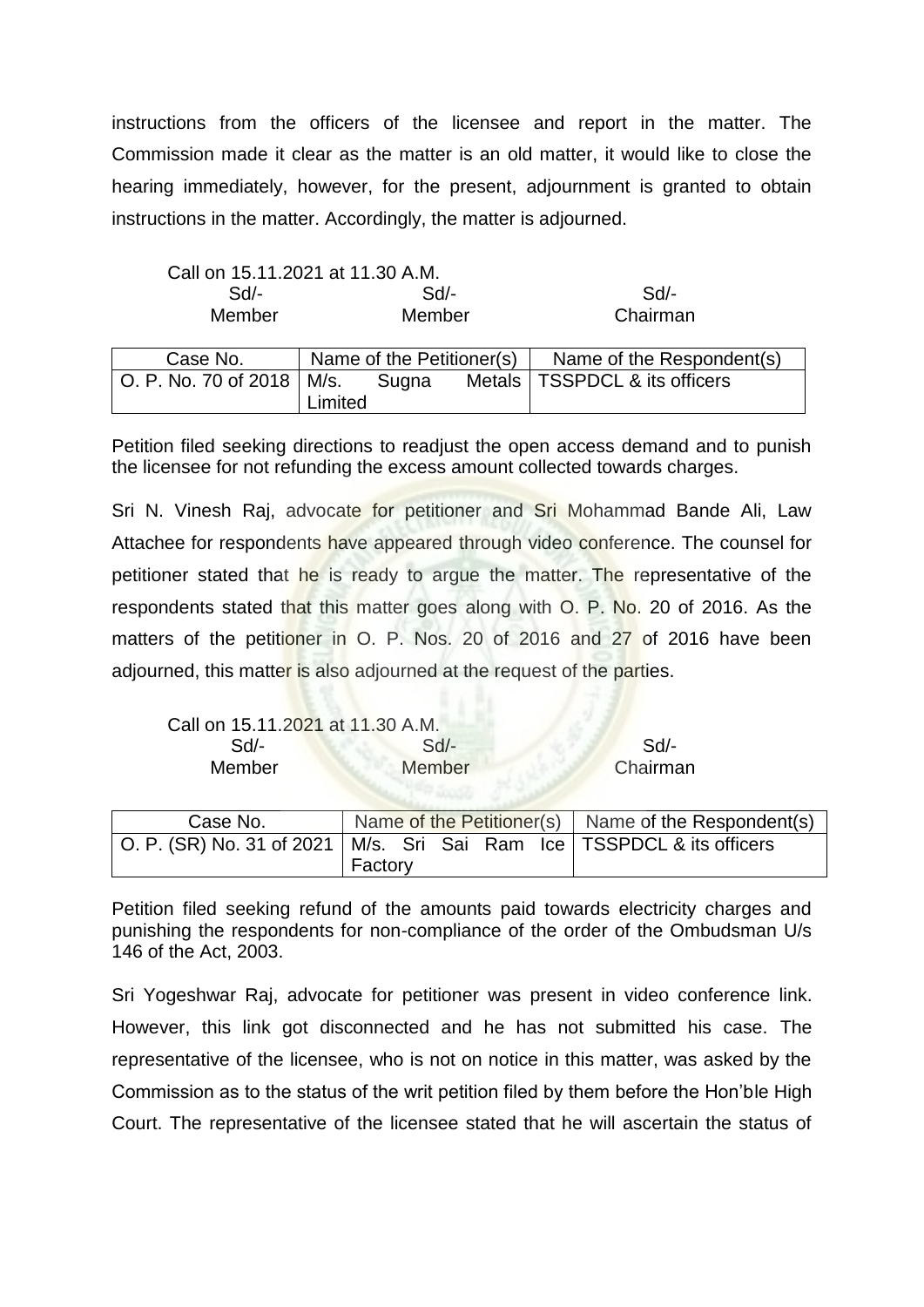the writ petition pending before the Hon'ble High Court and submit the same on the next date of hearing. In view of the situation, the matter is adjourned.

| Call on 15.11.2021 at 11:30 A.M. |        |          |  |
|----------------------------------|--------|----------|--|
| Sd                               | $Sd$ - | Sd/-     |  |
| Member                           | Member | Chairman |  |
|                                  |        |          |  |

| Case No.                                 | Name of the Petitioner(s) | Name of the Respondent(s) |
|------------------------------------------|---------------------------|---------------------------|
| O. P. No. 36 of 2021   M/s. L. B. Kunjir |                           | <b>I TSSPDCL</b>          |

Petition filed seeking reimbursement of the principle amount alongwith DPS / LPS for the energy supplied to the DISCOM.

Sri V. N. Bohra, advocate for the petitioner and Sri. Mohammad Bande Ali, Law Attachee for respondent have appeared through video conference. The counsel for the petitioner stated that the counter affidavit is yet to be filed in the matter. The representative of the respondent stated that he needs further time to file the same. Accordingly, the matter is adjourned.

| Call on 22.11.2021 at 11:30 A.M. |        |          |
|----------------------------------|--------|----------|
| Sd/-                             | Sd/-   | Sd/-     |
| Member                           | Member | Chairman |

| Case No. | Name of the Petitioner(s)                                  | Name of the Respondent(s) |
|----------|------------------------------------------------------------|---------------------------|
|          | O. P. No. 23 of 2021   M/s. Prashanth Narayan   TSTRANSCO, | <b>CGM</b><br>its         |
|          | G (PNG)                                                    | Comml. & RA ) & TSSPDCL   |

Petition filed seeking directions to the respondents to approve long term open access (LTOA).

Sri. Challa Gunaranjan, Advocate for petitioner, Sri Y. Rama Rao, Advocate for respondent Nos. 1 and 2 and Sri Mohammad Bande Ali, Law Attachee for respondent No. 3 have appeared through video conference. The counsel for the petitioner stated that the petitioner and the respondents have signed the LTOA on 23.09.2021. As such, no further relief survives in the matter and accordingly, the matter may be closed. Accordingly, the matter is closed.

| $Sd$ -        | $Sd$ - | Sd/-     |
|---------------|--------|----------|
| <b>Member</b> | Member | Chairman |

| Case No. | Name of the Petitioner(s)                                | Name of the Respondent(s)      |
|----------|----------------------------------------------------------|--------------------------------|
|          | O. P. No. 24 of 2021   M/s. Prashanth Narayan G<br>(PNG) | <b>TSSPDCL &amp; TSTRANSCO</b> |

Petition filed seeking the energy generated fed into the grid for the period before open access as deemed purchase of licensee or pay for the same.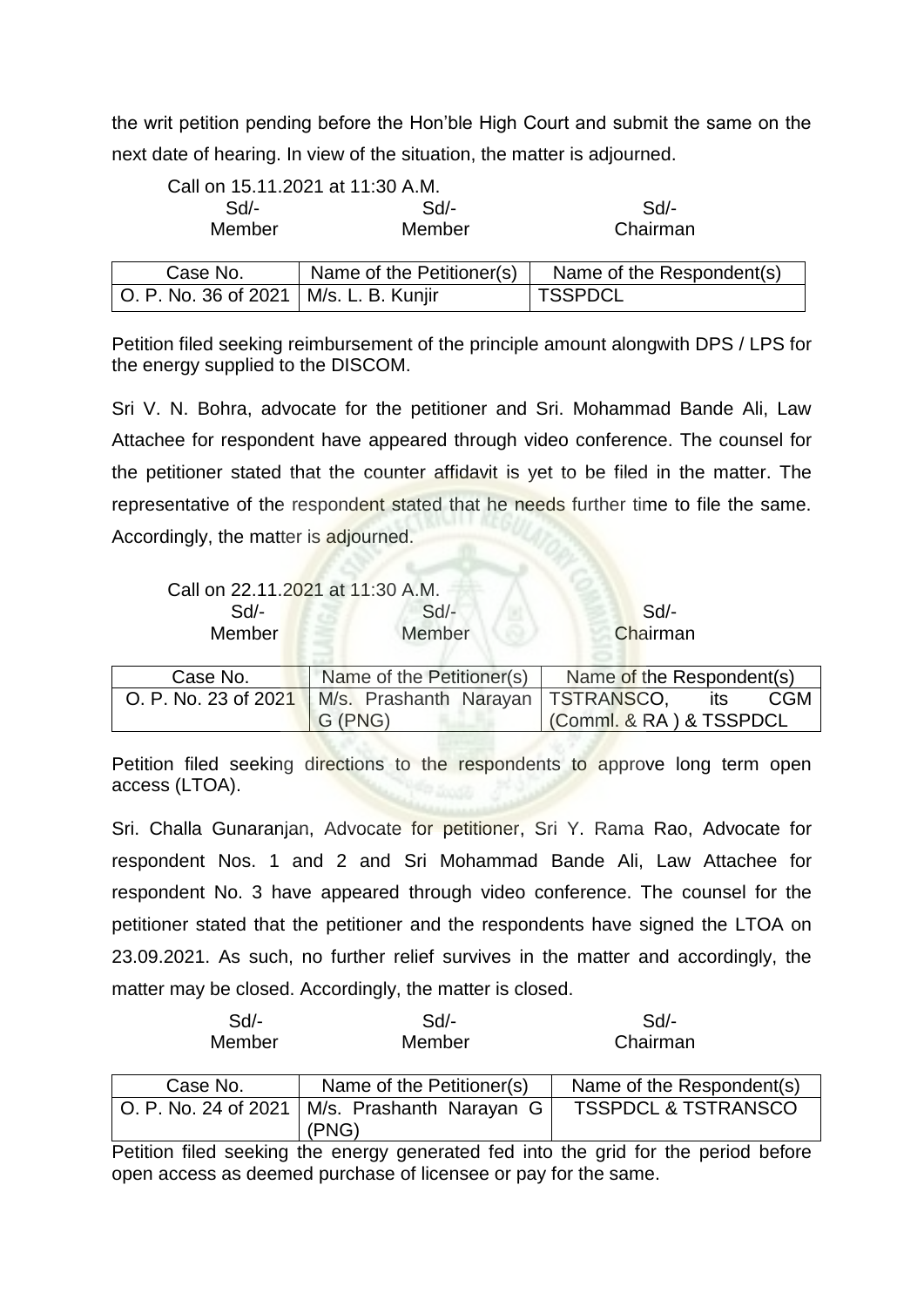Sri. Challa Gunaranjan, Advocate for petitioner and Sri Mohammad Bande Ali, Law Attachee for respondents have appeared through video conference. The counsel for petitioner stated that the counter affidavit had been received and he needs some time to file rejoinder. Accordingly, time is granted for filing rejoinder and the matter is adjourned. The rejoinder, if any shall be filed on or before 12.11.2021 duly serving a copy of the same on the respondents either physically or through email and the proof of such service may be filed with the Commission.

| Call on 15.11.2021 at 11.30 AM. |                                   |                                      |  |  |
|---------------------------------|-----------------------------------|--------------------------------------|--|--|
| $Sd$ -                          | $Sd$ -                            | Sd                                   |  |  |
| Member                          | Member                            | Chairman                             |  |  |
|                                 |                                   |                                      |  |  |
| Case No.                        | Name of the Petitioner(s)         | Name of the Respondent(s)            |  |  |
| O. P. No. 37 of 2021            | M/s. BVM Energy<br>8 <sup>1</sup> | <b>TSTRANSCO &amp; TSSPDCL &amp;</b> |  |  |
|                                 | Residency Pvt. Ltd.               | its officers                         |  |  |

Petition filed seeking the energy generated fed into the grid for the period before open access as deemed purchase of licensee or pay for the same.

Sri. Challa Gunaranjan, Advocate for petitioner and Sri Mohammad Bande Ali, Law Attachee for respondents have appeared through video conference. The counsel for petitioner stated that the counter affidavit had been received and he needs some time to file rejoinder. Accordingly, time is granted for filing rejoinder and the matter is adjourned. The rejoinder, if any shall be filed on or before 12.11.2021 duly serving a copy of the same on the respondents either physically or through email and the proof of such service may be filed with the Commission.

Call on 15.11.2021 at 11.30 A.M.

| $Sd$ -               | Sd                        | Sd                                                                  |  |
|----------------------|---------------------------|---------------------------------------------------------------------|--|
| Member               | Member                    | Chairman                                                            |  |
|                      |                           |                                                                     |  |
| Case No.             | Name of the Petitioner(s) | Name of the Respondent(s)                                           |  |
|                      |                           | O. P. No. 16 of 2017   M/s. Sundew Properties   TSSPDCL & TSTRANSCO |  |
| &                    | Limited                   |                                                                     |  |
| I. A. No. 25 of 2017 |                           |                                                                     |  |

Petition filed seeking transfer of distribution assets falling within the area of SEZ area.

I. A. filed seeking directions to respondent No. 1 to disconnect the consumers pertaining to SPL's licence area and handover the assets to the petitioner and also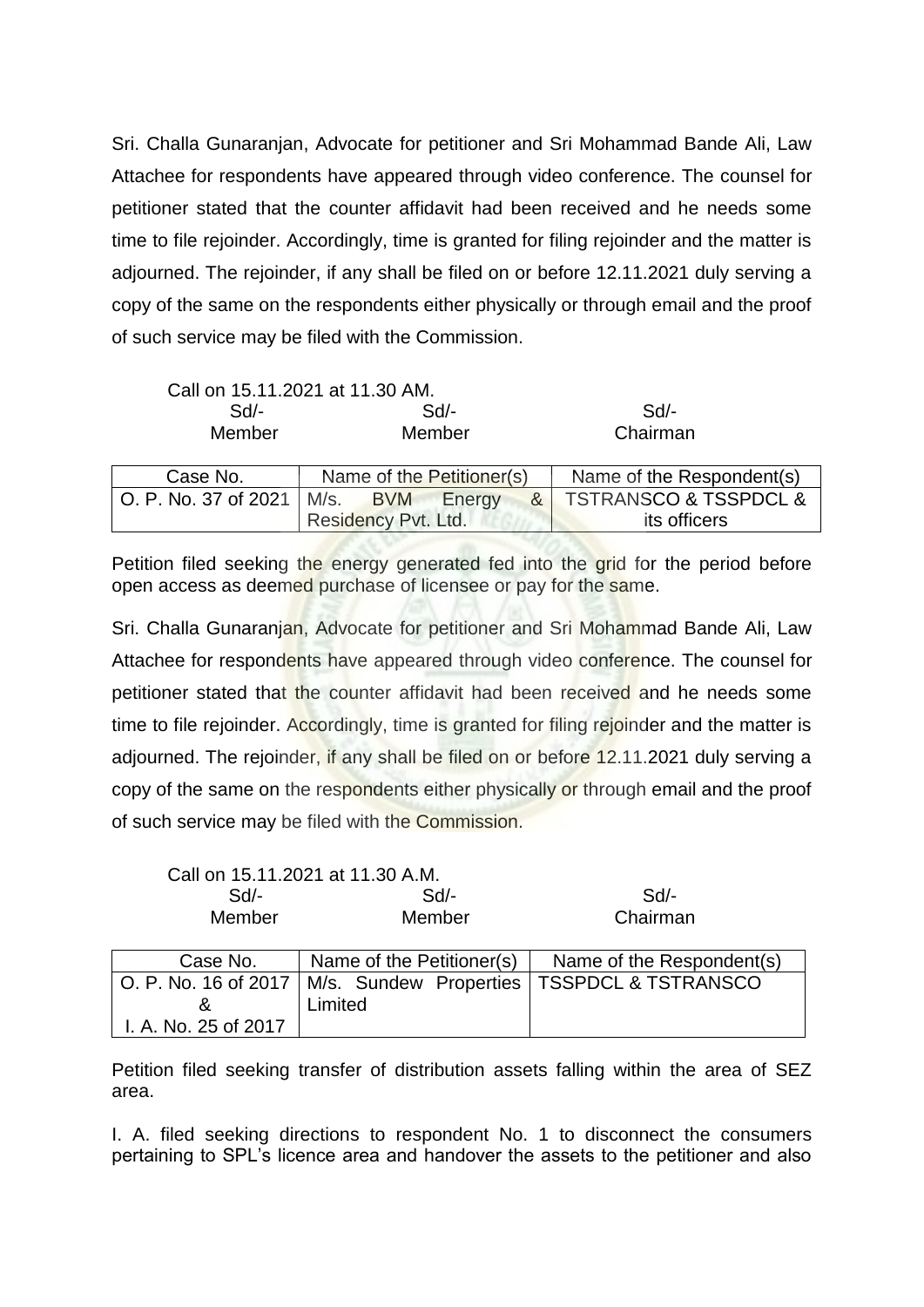to the respondent No. 2 to grant transmission connectivity at 33 KV level on two Nos. of 33 KV SPL feeders.

Sri Kunal Kaul, advocate representing M/s. J. Sagar Associates, counsel for petitioner and Sri Mohammad Bande Ali, Law Attachee for respondents have appeared through conference. The advocate representing the counsel for the petitioner stated that rejoinder has been filed by the petitioner on 27.10.2021. The representative of the respondents stated that he is not in receipt of the same. The Commission directed the petitioner to make available a copy of the rejoinder to the respondents immediately. The representative of the respondents sough time to make submissions in the matter. Accordingly, the matter is adjourned.

Call on 02.12.2021 at 11.30 AM.

I. A. No. 29 of 2017

| $Sd$ -<br>$Sd$ -<br>Member<br>Member |                                | $Sd$ -<br>Chairman        |  |
|--------------------------------------|--------------------------------|---------------------------|--|
| Case No.                             | Name of the Petitioner(s)      | Name of the Respondent(s) |  |
| O. P. No. 4 of 2021                  | M/s. Sundew Properties Limited | $-$ None $-$              |  |

Petition filed seeking determination of tariff for the power procured by it / to be charged to its consumers with TSSPDCL tariff as the ceiling tariff.

Sri Kunal Kaul, Advocate representing M/s. J. Sagar Associates for petitioners has appeared through video conference. The advocate representing the counsel for the petitioner stated that the matter is connected with O. P. No. 16 of 2017 and accordingly, the same may be adjourned. Accordingly, the matter is adjourned.

|                     | Call on 02.12.2021 at 11.30 AM. |                                                |
|---------------------|---------------------------------|------------------------------------------------|
| $Sd$ -              | $Sd$ -                          | Sd                                             |
| Member              | Member                          | Chairman                                       |
|                     |                                 |                                                |
| Case No.            | Name of the Petitioner(s)       | Name of the Respondent(s)                      |
| O. P. No. 3 of 2021 |                                 | M/s. REI Power Bazaar   TSTRANSCO, TSDISCOMs & |
| &                   | <b>Private Limited</b>          | <b>TSGENCO</b>                                 |

Petition filed seeking to establish power market (power exchange) in the State of Telangana U/s 86 (1) (k) r/w Sec. 66 of the Act, 2003.

I. A. filed seeking to receive documents on file for consideration of the original petition. Sri N. Jeevan Kumar, Advocate representing Sri P. Vikram, counsel for the petitioner and Sri. D. N. Sarma, OSD (Legal & Commercial) for the respondents have